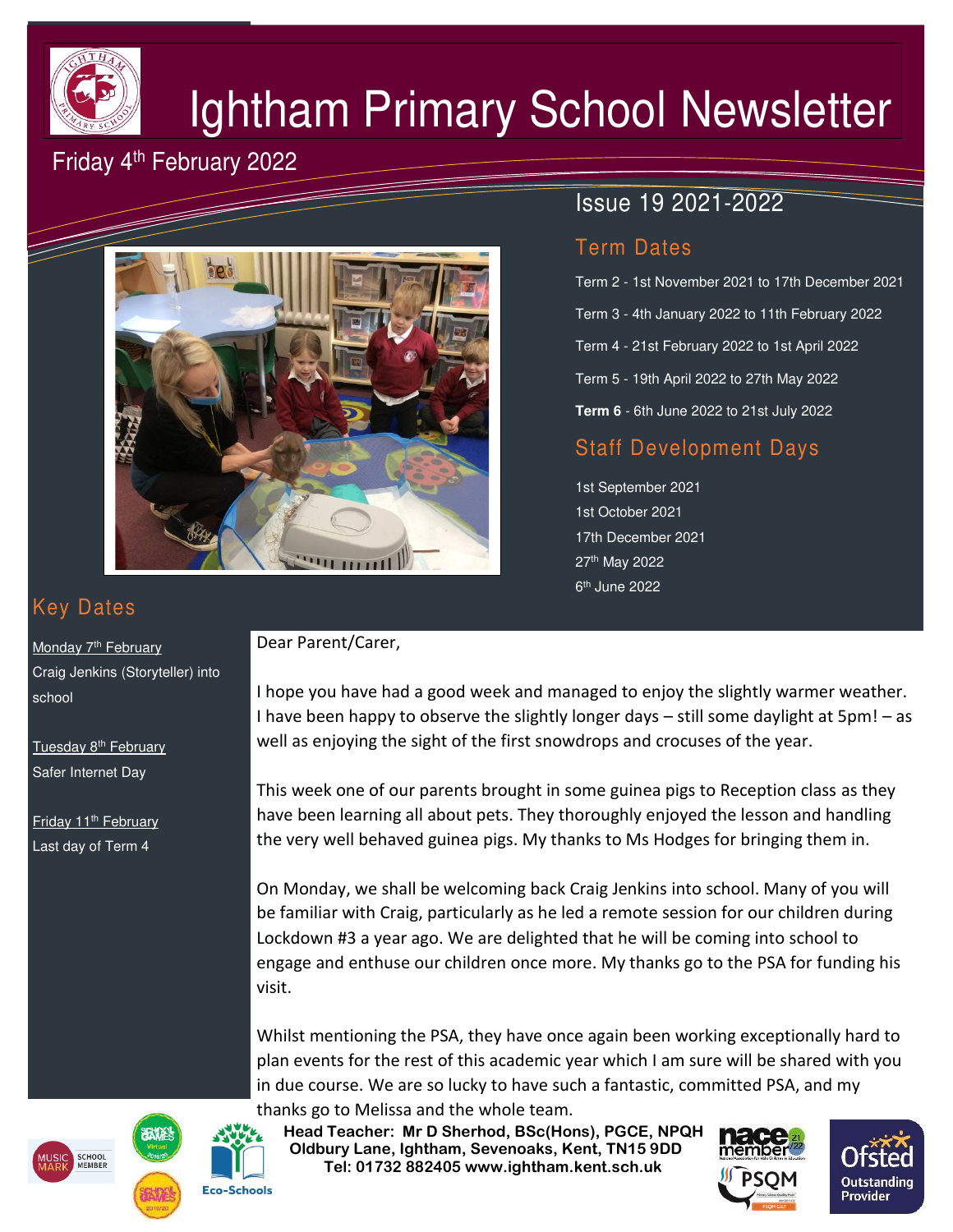#### **Attendance**

Attendance for this week is as follows:

Acorn – 94.4%

Pine – 98.3%

Chestnut – 92.8%

Willow – 95.1%

 $E$ lm  $-92.0\%$ 

Beech – 86.9%

Oak – 85.3%

#### Lateness

The number of "lates" recorded this week were as follows:

 $Acorn - 0$ 

Pine – 1

 $Chestnut - 0$ 

Willow  $-2$ 

 $E$ lm  $-2$ 

Beech - 0

Oak - 0





**Eco-Schools** 

#### Ightham Primary School Newsletter

As anticipated at the start of term, we have been faced with staff significant shortages this week due to the impact of covid. I would like to say thank you to all those members of staff that have been in school for being so flexible and ensuring the children's learning has continued unimpeded.

On a more positive note, we have not needed any of our classes to operate in "Bubbles" this week as we have had fewer covid cases among children than the previous few weeks.

I am aware that many schools across Kent have been facing severe challenges this term. For instance, one local primary school had a third of their children absent last week due to covid, with many of their staff also absent. It is for this reason that I continue to encourage our whole school community to take all reasonable precautions in order to safeguard the learning of our children and lessen the effects of covid on the health of our community.

The winners of the Governors' 200 Club in January were: 1st - Mrs Warnes - £17.00 2nd - Janet Lowe - £10.20 3rd - Amy Woollgar - £6.80

On Tuesday we shall be focusing on Safer Internet Day. This year the theme is 'All Fun and Games. Please find attached the latest version of Digital Parenting.

A reminder that next week is the final week of Term 3.

Mr D Sherhod

Head Teacher